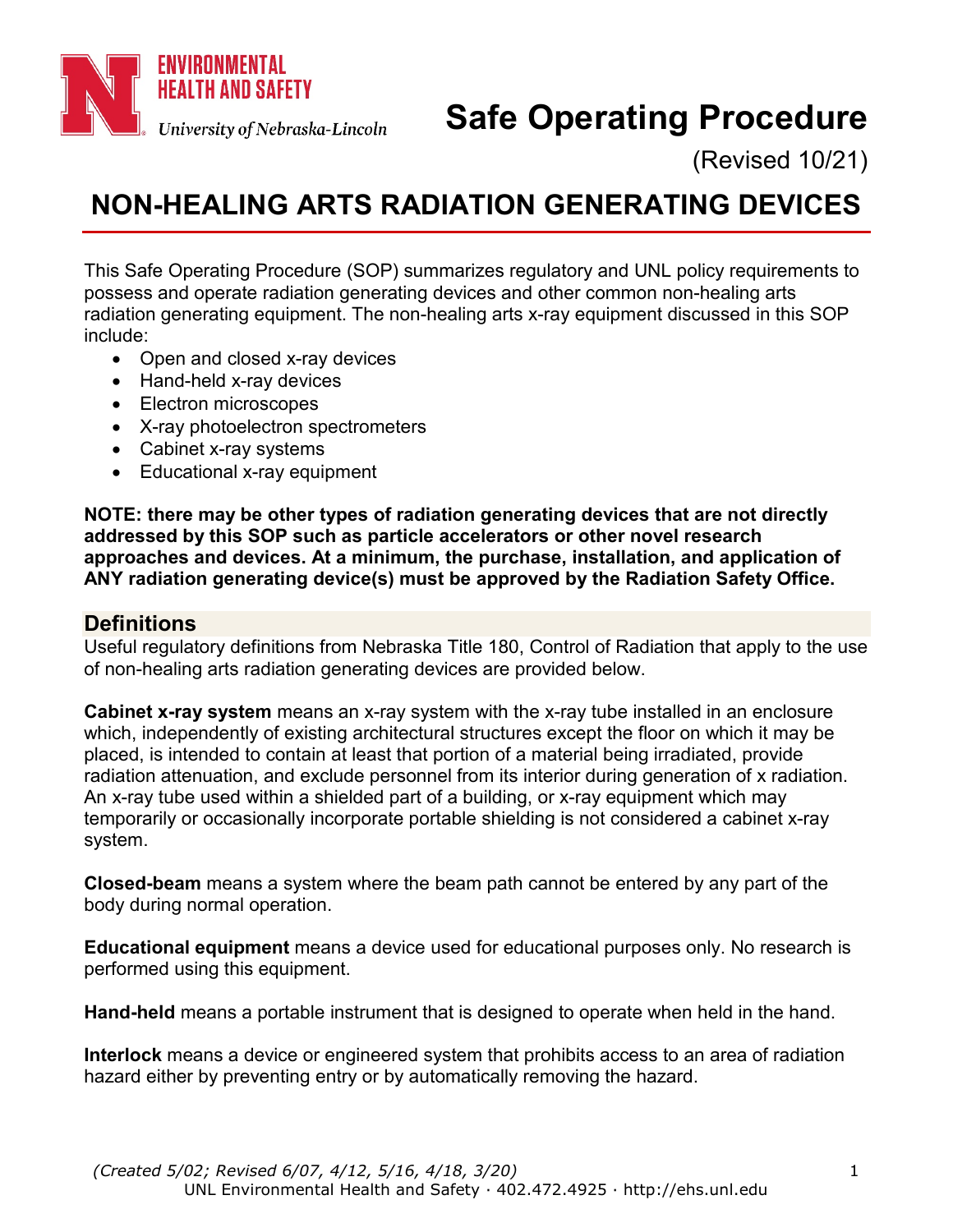

**Open-beam** means an x-ray system where an individual could place some part of their body through a beam port into the volume defined by the collimation system.

**Particle accelerator** means any machine capable of accelerating electrons, protons, deuterons, or other charged particles in a vacuum and of discharging the resultant particulate or other radiation into a medium at energies usually in excess of 1 megaelectron volt (MeV).

**Primary beam** means ionizing radiation coming directly from the radiation source through a beam port into the volume defined by the collimation system.

**Radiation generating device** means any system, device, subsystem, or component of, which may generate x-rays or particle radiation between 5 kiloelectron volt (keV) and 1 megaelectronvolt (MeV), and is not intended for healing arts use for humans or animals. The devices may be closed-beam, open-beam, or hand-held.

**Safety device** means a device, interlock, or system that prevents the entry of any portion of an individual's body into the primary x-ray beam path or that causes the beam to be shut off upon entry into its path.

## **Authorization to Possess or Operate Radiation Generating Devices**

Operation of non-healing arts radiation generating devices must be performed under the supervision of an individual that has been approved by the UNL Radiation Safety Committee (RSC). The approved individual or Authorized User (AU) must be a faculty or staff member knowledgeable in the operation of radiation generating devices.

To become an AU:

- 1. Complete initial EHS radiation safety training.
- 2. Complete vendor-provided equipment training, if applicable.
- 3. Complete an Authorization Application by contacting the Radiation Safety Office. Authorization applications require Department Head concurrence.
- 4. Complete and submit normal operation procedures. For open-beam and hand-held devices, a safety device or alternative method evaluation will be conducted to ensure appropriate radiation protection during operation will also need to be submitted.
- 5. Commission the x-ray equipment and operating location through inspection by the Radiation Safety Office.
- 6. Obtain approval from the UNL RSC.

### **State Registration for Radiation Generating Devices**

All radiation generating devices must be registered with the Nebraska Department of Health and Human Services, Office of Radiological Health within 30 days of receipt, change in location, or disposal. The Radiation Safety Office maintains this registration. The AU shall promptly notify the Radiation Safety Office of any such changes. Receipt of new equipment will require a commissioning inspection by the Radiation Safety Office.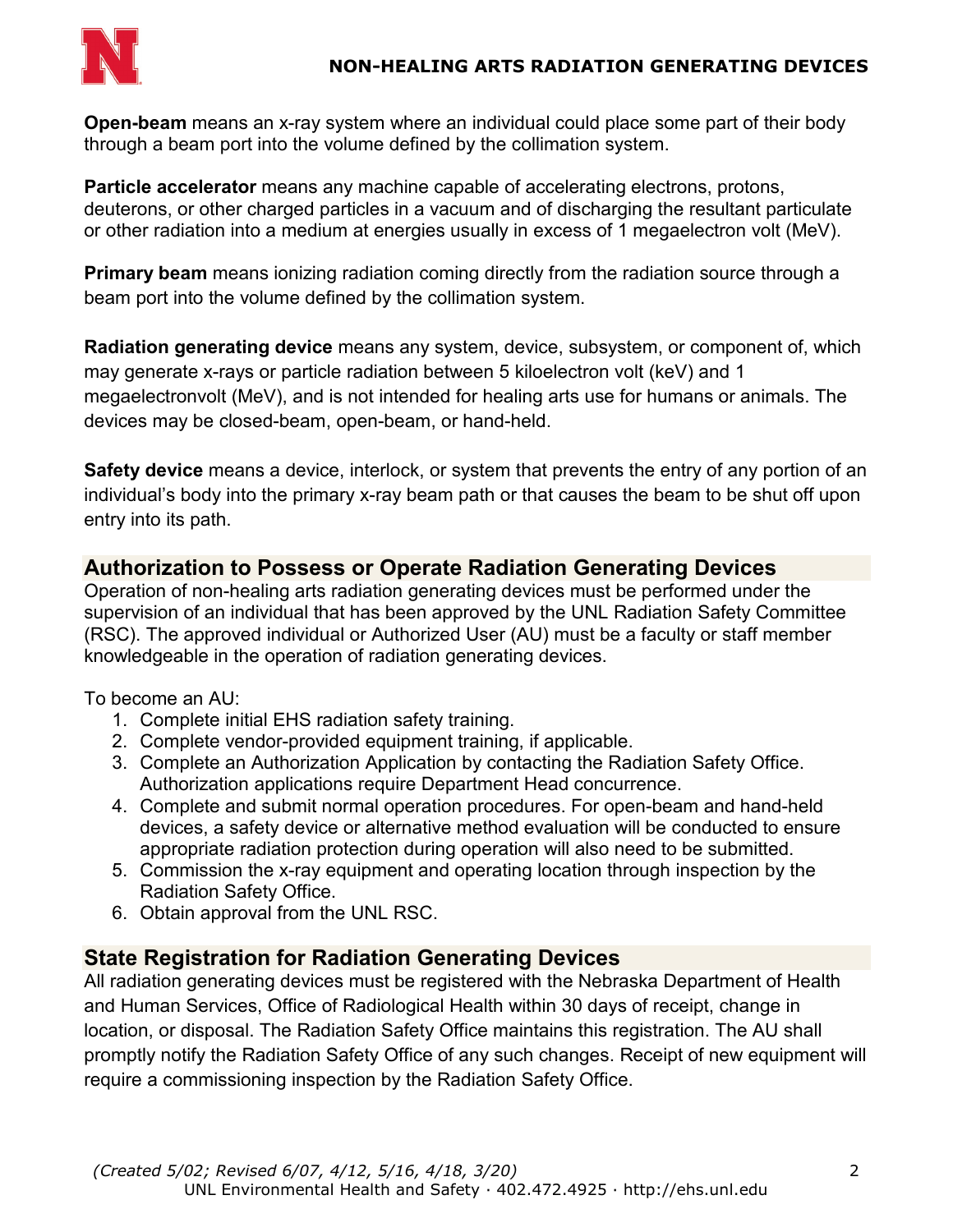

#### **Training Requirement for Radiation Generating Devices**

AUs must complete applicable EHS radiation safety training initially and annual thereafter. Radiation Workers (RWs) are individuals that are approved to use radiation generating devices under the supervision of the AU. RWs includes student laboratory instructors.

RWs operating a radiation-generating device must complete the following training:

- Initial EHS radiation safety training.
- Device specific training on normal and emergency operating procedures by the AU or approved instructor.
- Annual radiation safety refresher training.
- Additional vendor-provided equipment training, if required.

Students participating in a laboratory class which uses educational radiation generating devices require the following training:

- EHS radiation safety training lecture.
- Device specific training on normal and emergency operating procedures by the AU or approved instructor.

Dosimetry is not issued until the initial EHS and device specific training is completed and provided to the Radiation Safety Office. Training documentation is not necessary for students participating in a laboratory class which uses educational radiation equipment.

#### **Radiation Surveys and Inspections for Radiation Generating Devices**

The Radiation Safety Office will inspect radiation generating devices on an annual basis to evaluate compliance with regulatory requirements. These routine inspections will be scheduled with the AU. X-ray operation by the AU or RWs will be required during the inspection.

Additional radiation surveys are required by regulation under certain circumstances. If any of the circumstances listed occur, it is the responsibility of the AU to promptly notify the Radiation Safety Office to schedule a radiation survey:

- Following any change in the initial arrangement, number or type of local components in the system; OR
- Following any maintenance requiring disassembly or removal of a local component in the system; OR
- Any time a visual inspection of local components in the system reveals an abnormal condition.

### **Normal Operating Procedures for Radiation Generating Devices**

Normal operating procedures are step-by step instructions necessary to accomplish the analysis. These procedures must include sample insertion and manipulation, equipment alignment, routine maintenance by the registrant, and data recording procedures, which are related to radiation safety. These instructions are required for each x-ray device and must be available to all RWs and students, as applicable. The AU is responsible to ensure no individual operates the radiation generating devices in any manner other than that prescribed in the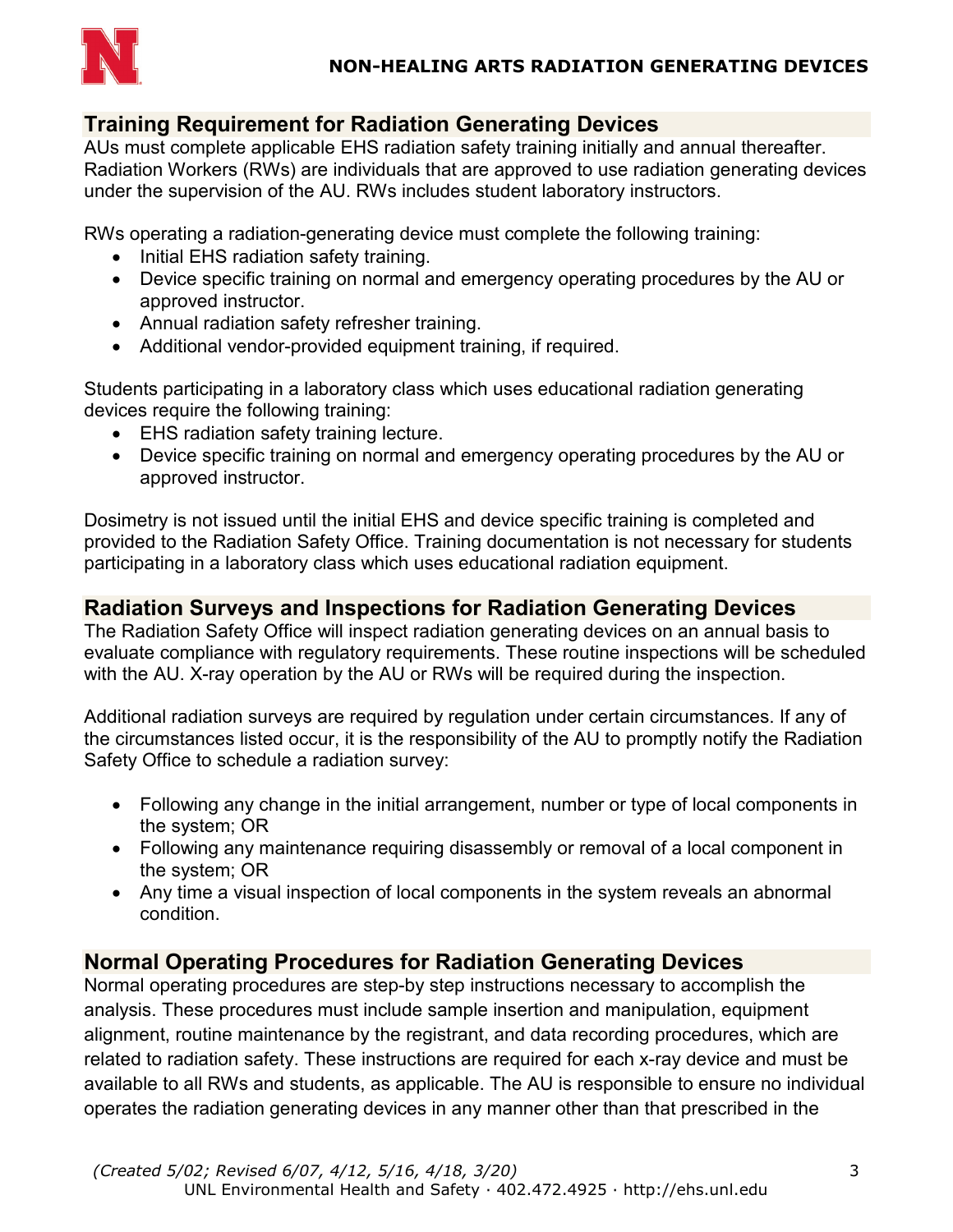

normal operating procedures. Any procedure, maintenance or alignment that requires access to the primary x-ray beam with any local component of the system disassembled or removed, requires prior approval by the UNL Radiation Safety Office.

#### **Dosimetry for Radiation Generating Devices**

All approved operators of radiation generating devices will be issued dosimetry as discussed in the EHS SOP, **Dosimetry Program**. Students participating in laboratory courses involving infrequent use of educational radiation generating devices will not be issued dosimetry.

#### **Electron Microscopes (EM)**

Upon installation, an initial radiation survey must be conducted by the Radiation Safety Office to determine the regulatory status of the EM. If the incidental radiation dose equivalent rate averaged over an area of 10  $\text{cm}^2$  does not exceed 0.5 mrem/hour at 5 cm from any accessible surface, then the following procedure applies:

- Contact EHS to initiate registration with the Radiation Safety Office.
- State registration, radiation safety training, dosimetry, and RSC approval is not required.
- Operators are to follow manufacturer's normal operating procedures.
- The Radiation Safety Office will perform an annual physical inventory of the EM.
- Promptly notify the Radiation Safety Office if the EM is modified (e.g., addition of an integrated radiation generating device such as an XRD or XRF) or relocated.

If the incidental radiation dose equivalent rate exceeds 0.5 mrem/hour at 5 cm, is operated above 5 keV, or includes an integrated radiation generating device, then the EM is considered a radiation generating device and subject to the full requirements of this SOP.

### **X-Ray Photoelectron Spectroscopy (XPS)**

Upon installation, an initial radiation survey must be conducted by the Radiation Safety Office to determine the regulatory status of the XPS. If the incidental radiation dose equivalent rate averaged over an area of 10  $\text{cm}^2$  does not exceed 0.5 mrem/hour at 5 cm from any accessible surface and operates below 5 keV, then the following procedure applies:

- Contact EHS to initiate registration of the XPS with the Radiation Safety Office
- State registration is required.
- EHS radiation safety training, dosimetry, and RSC approval is not required.
- Operators are to follow manufacturer's normal operating procedures.
- The Radiation Safety Office will perform an annual physical inventory of the XPS.
- Promptly notify the Radiation Safety Office if the XPS is modified or relocated.

If the incidental radiation dose equivalent rate exceeds 0.5 mrem/hour at 5 cm, is operated above 5 keV, or includes an integrated radiation generating device, then the XPS is considered a radiation generating device and is subject to the full requirements of this SOP.